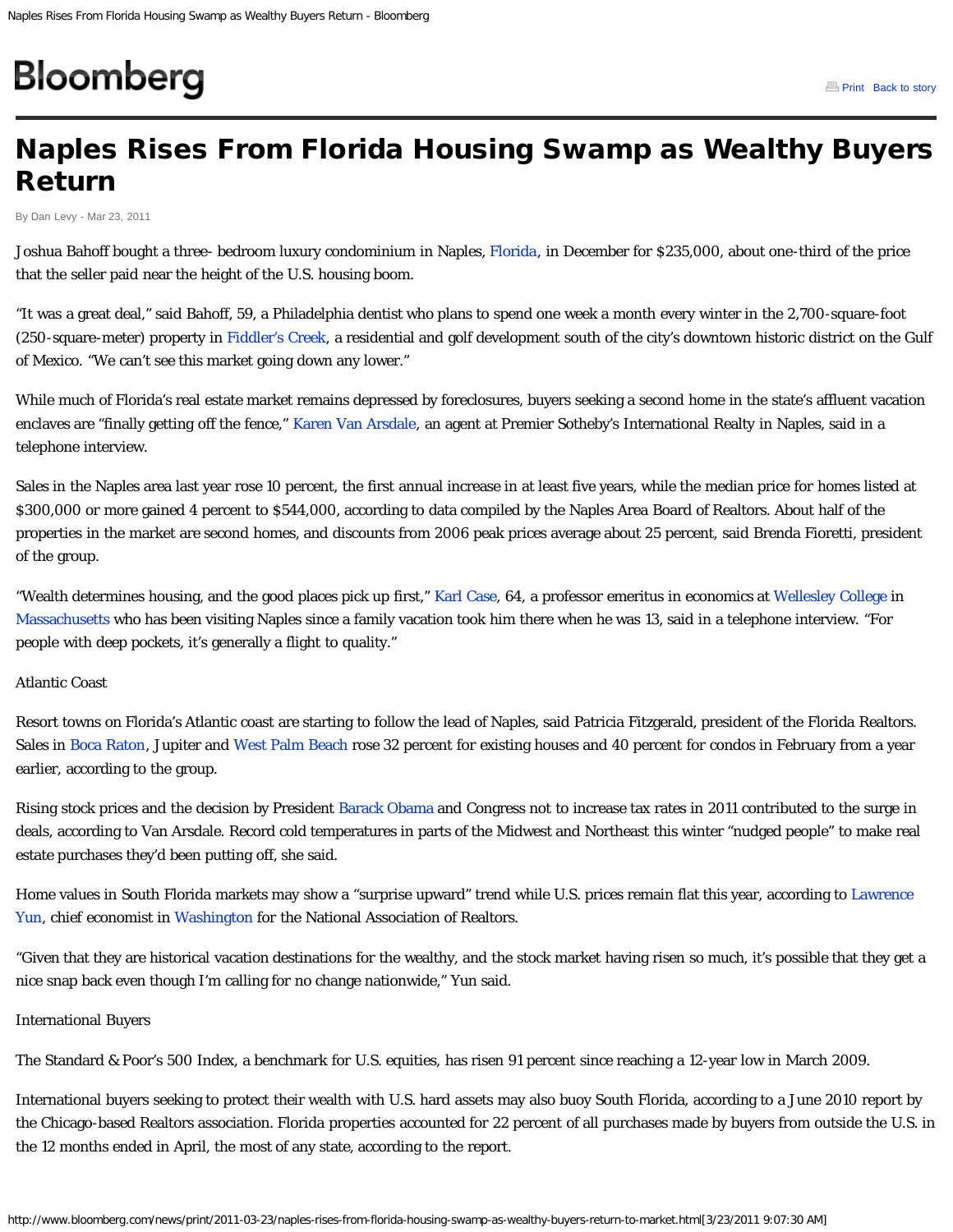```
Naples Rises From Florida Housing Swamp as Wealthy Buyers Return - Bloomberg
```
The surge in Naples luxury prices contrasts with much of Florida's housing market, where values are falling amid a glut of foreclosed properties. Loan servicers have been slow to resume home seizures as state attorneys general investigate mortgage-industry practices such as robo-signing, or using employees to sign affidavits and other documents, according to RealtyTrac Inc.

#### Foreclosure Ranking

Florida's ranking of foreclosure filings per household fell to eighth among states last month from second in September, before the robosigning controversy broke, the Irvine, California-based data seller said March 10. Florida ranked second in the number of filings sent to property owners with 18,760.

"The foreclosure market is completely dysfunctional," said [Michael Olenick,](http://www.legalprise.com/?author=1) founder of LegalPrise Inc., a data seller based in [Palm Beach](http://topics.bloomberg.com/palm-beach/) that focuses on distressed properties. "People have given up finding a really cheap foreclosure."

WCI Communities Inc., a Florida homebuilder that emerged from bankruptcy in September 2009, has "aggressively" reduced peak prices by as much as 40 percent at nine of its developments around the state, including three in Naples, Chief Executive Officer David Fry said in an interview.

The Bonita Springs-based builder, which cut its staff from 4,000 to 600, expects to sell 300 units this year and almost double that number in 2012, he said.

#### Land Prices

"The stock market has favorably affected confidence in recent months," Fry said as he sat on the back patio of the Ritz-Carlton Hotel and Golf Resort in Naples, which WCI developed in 2002 as part of its Tiburon community. The hotel hosts the Naples Winter Wine Festival, a charity auction and social event that raised \$12 million in January, 48 percent more than last year.

Land prices are rising as the real estate recovery takes hold, according to Steve Hagenbuckle, managing principal of real estate investment firm TerraCap Management Corp. in Cape Coral, Florida. Undeveloped land with zoning approvals in Estero, north of Naples, sold to a public builder he declined to name for \$40,000 per quarter-acre lot. Eight months ago, [Toll Brothers Inc. \(TOL\)](http://www.bloomberg.com/apps/quote?ticker=TOL:US) bought similar land for \$10,000, he said.

Premier Sotheby's International Realty sold 41 Naples residences priced at \$2 million or more this year through March 17, a gain of 14 percent over the same period in 2010, according to Lutgert Cos., a Naples property developer that owns the brokerage. There were 55 sales of homes priced between \$1 million and \$2 million, an increase of 17 percent, President Howard Gutman said in an e-mail.

### Closing the Deal

"The buyers are value-conscious, but they're making decisions," said Van Arsdale, who brokered four transactions for a combined \$27 million since Christmas. The properties sold for about 30 percent less than peak prices, she said.

Richard Azrael, 65, wanted to buy last year at WCI's Marquesa subdivision next to the Ritz-Carlton until the company bankruptcy delayed his purchase. Last month, he closed on a three-bedroom, 3,000-square-foot condo and golf membership for \$720,000, saving about \$80,000 over the 2010 price, he said.

"We've been thinking of this for several years, and we felt that if we were going to do it, we should do it now," said Azrael, a [real estate](http://www.chateaubuilderscommunities.com/content/storyofchateaubuilders/storyofchateaubuilders.cfm) [developer](http://www.chateaubuilderscommunities.com/content/storyofchateaubuilders/storyofchateaubuilders.cfm) from Columbia, [Maryland](http://topics.bloomberg.com/maryland/). "We've been spending a lot of time in Florida on both coasts, and we happen to like the pace and environment in Naples."

#### Interstate Access

Naples, with a bay like its namesake Italian city, was developed in the late 1880s by John S. Williams, a U.S. senator from [Kentucky,](http://topics.bloomberg.com/kentucky/) and Walter Haldeman, publisher of the state's Louisville Courier-Journal. They built homes, a pier and a 16- room hotel, according to the Naples Historical Society [website.](http://www.napleshistoricalsociety.org/)